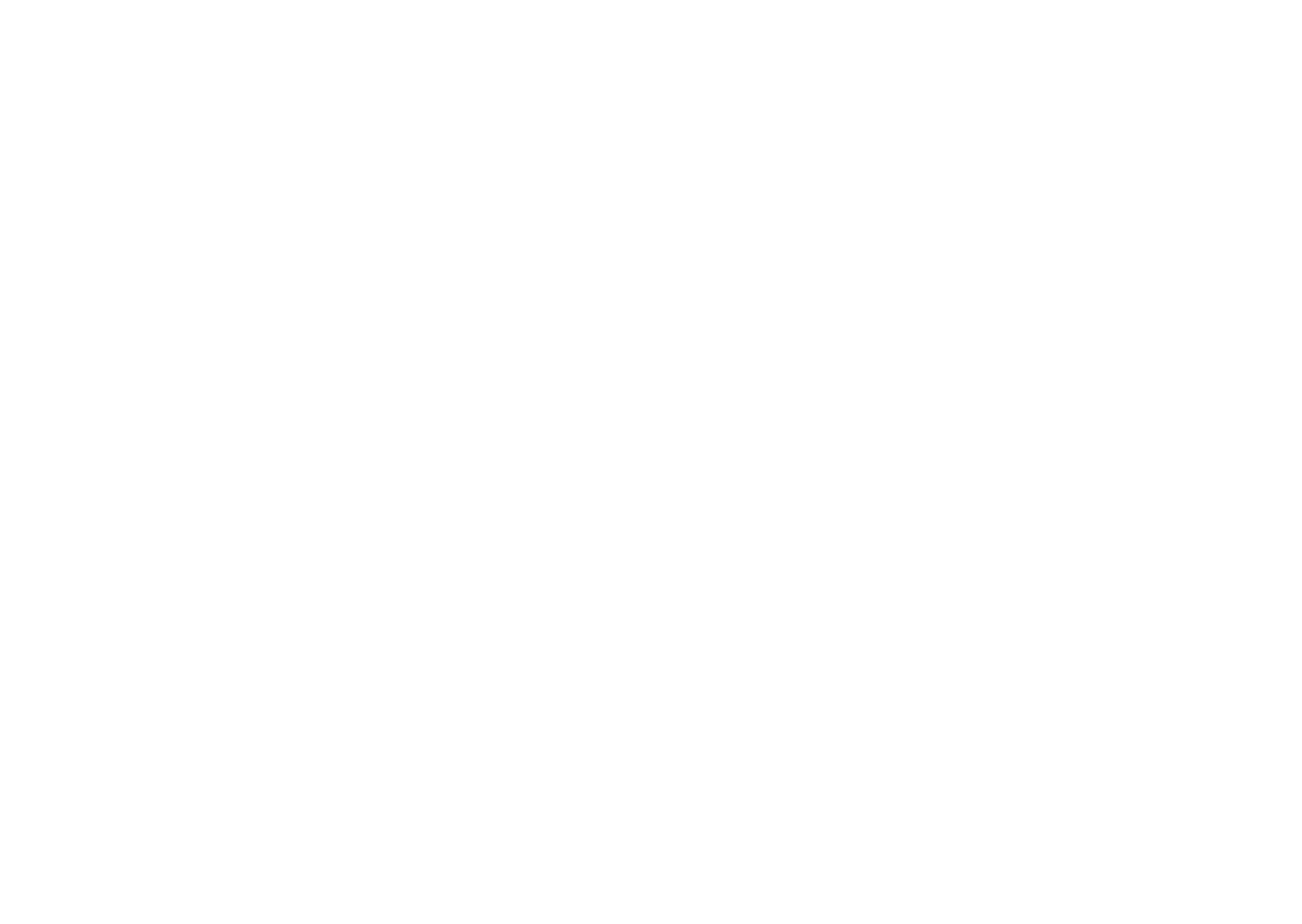# **Contents**

| The End of the Middle Class? 9 |  |  |  |  |  |  |  |  |
|--------------------------------|--|--|--|--|--|--|--|--|
| The Proletariat Alone? 11      |  |  |  |  |  |  |  |  |
|                                |  |  |  |  |  |  |  |  |
| Determinism and Morality 19    |  |  |  |  |  |  |  |  |
| Anarchism and Marxism 21       |  |  |  |  |  |  |  |  |
|                                |  |  |  |  |  |  |  |  |
|                                |  |  |  |  |  |  |  |  |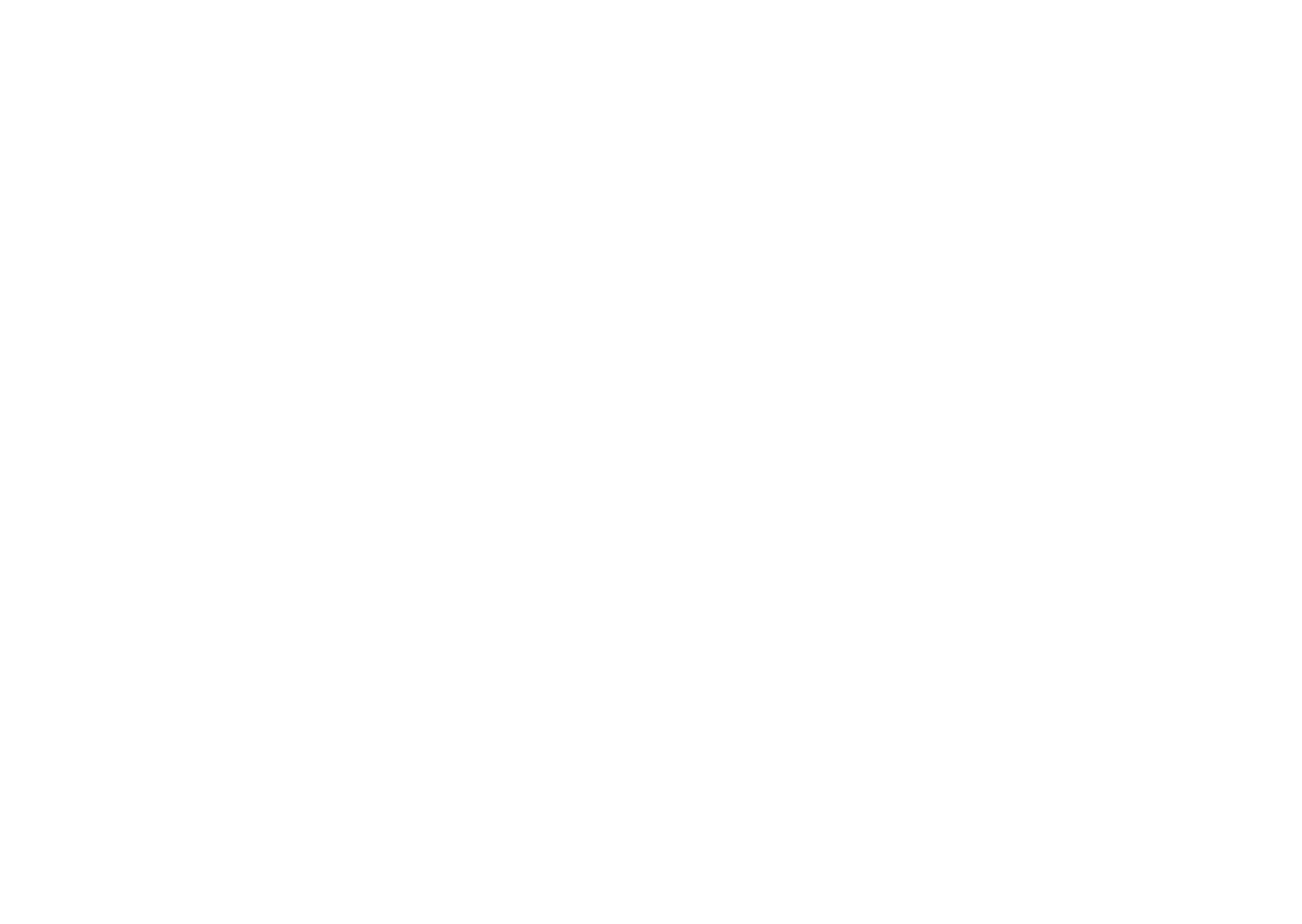Marx and Engels wrote in their 1872 preface, "The **Manifesto** has become a historical document." (Marx & Engels 2005; 119) **The Manifesto of the Communist Party** remains a classical statement of revolutionary proletarian socialism. As such it is still well worth reading by anarchists and others, and thinking about, but never uncritically.

### **References**

- Bookchin, Murray (1998). "The Communist Manifesto: Insights and Problems." *New Politics*, vol. 6, no. 4 (new series), whole no. 24, Winter. archive.newpol.org
- Draper, Hal (1998). *The Adventures of the Communist Manifesto*. Berkeley CA: Center for Socialist History. Includes Karl Marx & Frederick Engels. *Manifesto of the Communist Party.* (Ed.: Hal Draper).
- Kropotkin, Peter (2002). "Anarchism." In *Anarchism: A Collection of Revolutionary Writings*. (Ed.: Roger Baldwin). Mineola NY: Dover. Pp. 284—300.
- Marx, Karl, & Engels, Frederick (2005). *The Communist Manifesto; A Road Map to History's Most Important Political Document.* (Ed.: Phil Gasper.) Chicago: Haymarket Books.
- McKay, Iain (2011). "Introduction." In *Property is Theft! A Pierre-Joseph Proudhon Anthology*. (Iain McKay. Ed.) Oakland CA: AK Press. Pp. 1—53.
- Price, Wayne (2018). "An Anarchist View of the Class Theory of the State." Anarkismo. www.anarkismo.net
- Price, Wayne (2017). "The First International and the Development of Anarchism and Marxism." Anarkismo. www.anarkismo.net
- van der Walt, Lucien, & Schmidt, Michael (2009). *Black Flame: The Revolutionary Class Politics of Anarchism and Syndicalism*. Oakland CA: Ak Press.

**The Manifesto of the Communist Party**—or **Communist Manifesto (CM)**—was written in 1848, by Karl Marx, using material from Frederick Engels. It was written for the Communist League, composed of revolutionary Germans, mostly emigre workers living in London. (In those days, "party" usually meant what we would today call a "tendency" or "movement.") It has since become a classic for socialists and communists, translated into virtually all the languages of earth. Huge movements of hundreds of thousands of workers, peasants, and others have regarded it as a foundational text, a call for human emancipation. Mass-murdering dictatorships have treated it as a holy text, while in Western capitalist democracies, it has been regarded as a Satanic tract.

The mainstream of anarchism is also socialist and communist (libertarian socialist or communist). What should anarchists make of this **Manifesto**? The revolutionary anarchism of Mikhail Bakunin and his allies developed about two decades later, in the late 1860s and early 1870s, culminating in a split in the First International. There could be no discussion of not-yet-existing revolutionary anarchism in the **CM**. It has one sentence referring to Pierre-Joseph Proudhon, the first person to identify as an anarchist (to be discussed below). Anarchists published their own translations of the **CM** in the U.S., Britain, and Russia. (Draper 1998) It might be useful to review the **CM** from an anarchist's viewpoint. Revolutionary anarchists tend to agree with most of its class analysis, while rejecting much of its political and economic program. (The only other review of the **CM** by an anarchist I have found is Bookchin 1998.)

While the **Manifesto** outlines basic concepts of Marx's world view, which he maintained for the rest of his life, it was written early in his career. Engels and he had not yet gone through the 1848 European-wide revolution and its defeat, nor closely observed the 1871 Paris Commune uprising, nor participated in the First International, among various experiences. Especially, Marx had not begun his massive studies of political economy, which culminated in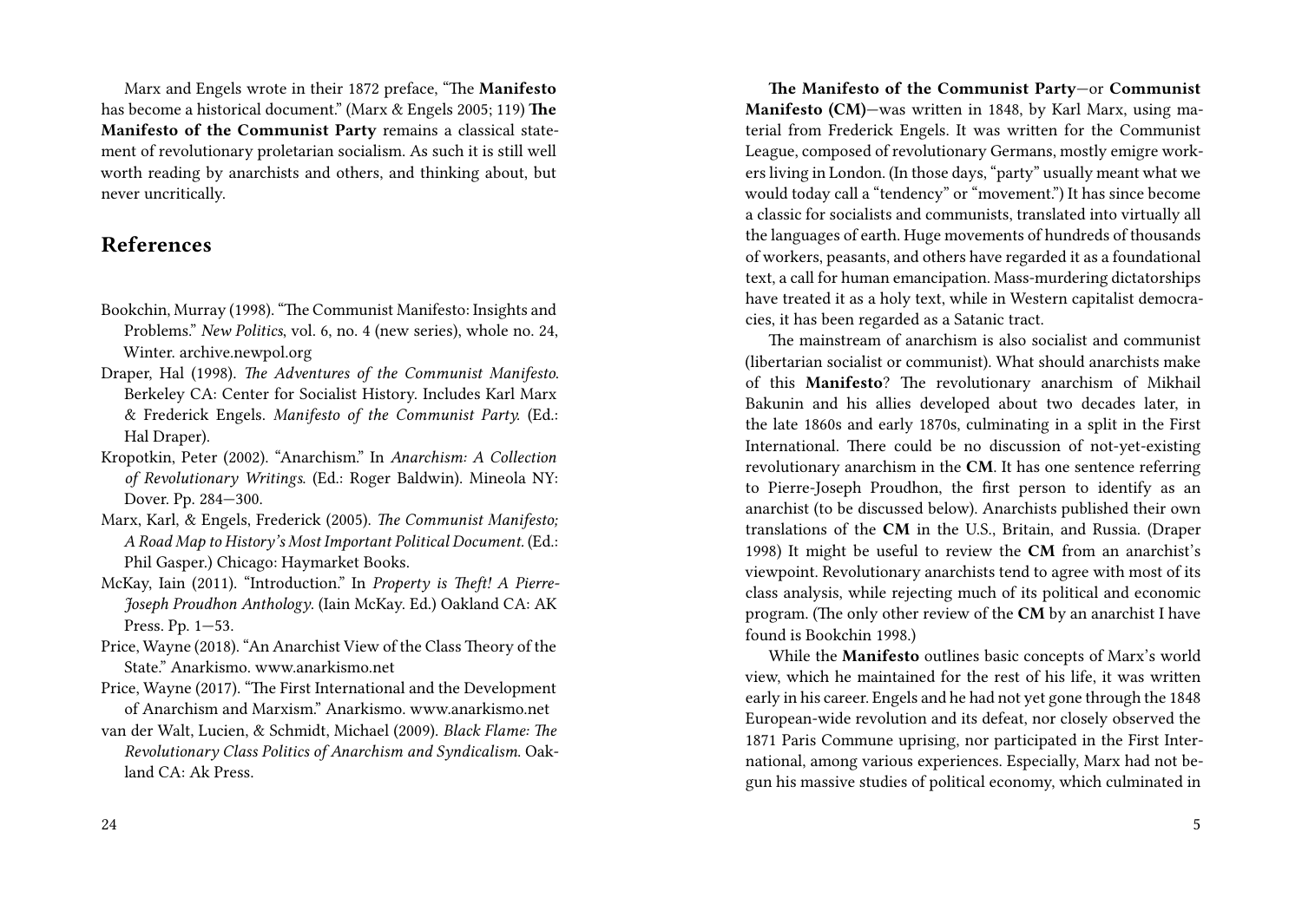**Capital** and other writings. Therefore we must be careful in interpreting the **CM,** since Marx and Engels modified specific opinions over their lifetimes.

(There are many republications and translations of the **Communist Manifesto** and a great many books interpreting it. I am relying especially on annotated versions by Hal Draper [1998] and Phil Gasper [Marx & Engels 2005]. Rather than citing page numbers, I will cite the **CM**'s sections and its numbered paragraphs, using Marx & Engels 2005.)

#### **The Main Concept**

The basic theme of the Manifesto is working class revolution. There have been many who called themselves "Marxists" but did not believe in either the importance of the working class nor in revolution, yet that was the central idea of the Marxism of Marx and Engels. (Similarly the mainstream of anarchism, as it later developed, believed in working class revolution. See van der Walt & Schmidt 2009.)

"The history of all hitherto existing society is the history of class struggles." (section I; paragraph 1) In a footnote to this passage, Engels added later that this only applied to societies after the end of "primitive communistic societies" (hunter-gatherers). There were various minority ruling classes, supported by their states, which forced a majority to toil. They squeezed a surplus from the laboring and oppressed majority. Lords and aristocrats lived off the work of slaves, serfs, artisans, tenant farmers, heavily-taxed villages, etc., who survived on the minimum their masters left them. (Such a class analysis of social development, basing itself in relations of production and exploitation associated with different types of society, has been called "historical materialism.")

We live under the latest form of class society: capitalism (the **CM** called it "bourgeois society"). Whatever there is of middle secEven as the bourgeoisie has created great technological and scientific wonders, it has led the world toward terrible disasters: economic decline, increased inequality, wars (including the threat of nuclear war), ecological catastrophes (including virulent plagues and looming climate collapse)—along with many forms of oppression and suffering. "The bourgeoisie is unfit any longer to be the ruling class in society." (I; 52)

Instead, the proletariat, the modern working class in all its variegated aspects, needs to overturn and replace the capitalist class, its state, and its other institutions. It has the necessary potential power and strategic location at the heart of capitalism. But to do this, it must ally with all the oppressed in society and raise every issue possible, something on which the **Manifesto** is ambiguous.

The **CM** was written early in the political careers and studies of Marx and Engels. They underestimated the resilience of capitalism and overestimated the nearness of revolution. This especially comes out in an apparent certainty in the imminent coming of proletarian revolution. But just as they were wrong then, in the short term, so we today would be wrong to believe in the inevitability of the failure of socialism or of the survivability of capitalist society.

Yet Marx's positive program has to be rejected. While meant to create a socialist democracy, it is a program for state capitalism. Socialism/communism should be an "association in which the free development of each is the condition for the free development of all." That cannot be built by using a bureaucratic-military sociallyalienated institution standing over the rest of society—that is, a state. This is true whether it is a bourgeois-democratic state mastered through elections or a new state replacing the old one through revolution. A centralized and nationalized economy, even in the hands of the most democratic state (let alone a one-party dictatorship) can only result in further oppression, suffering, inefficiency, rebellion, and repression. As Kropotkin (among other anarchists) warned, "State capitalism would only increase the powers of bureaucracy and capitalism."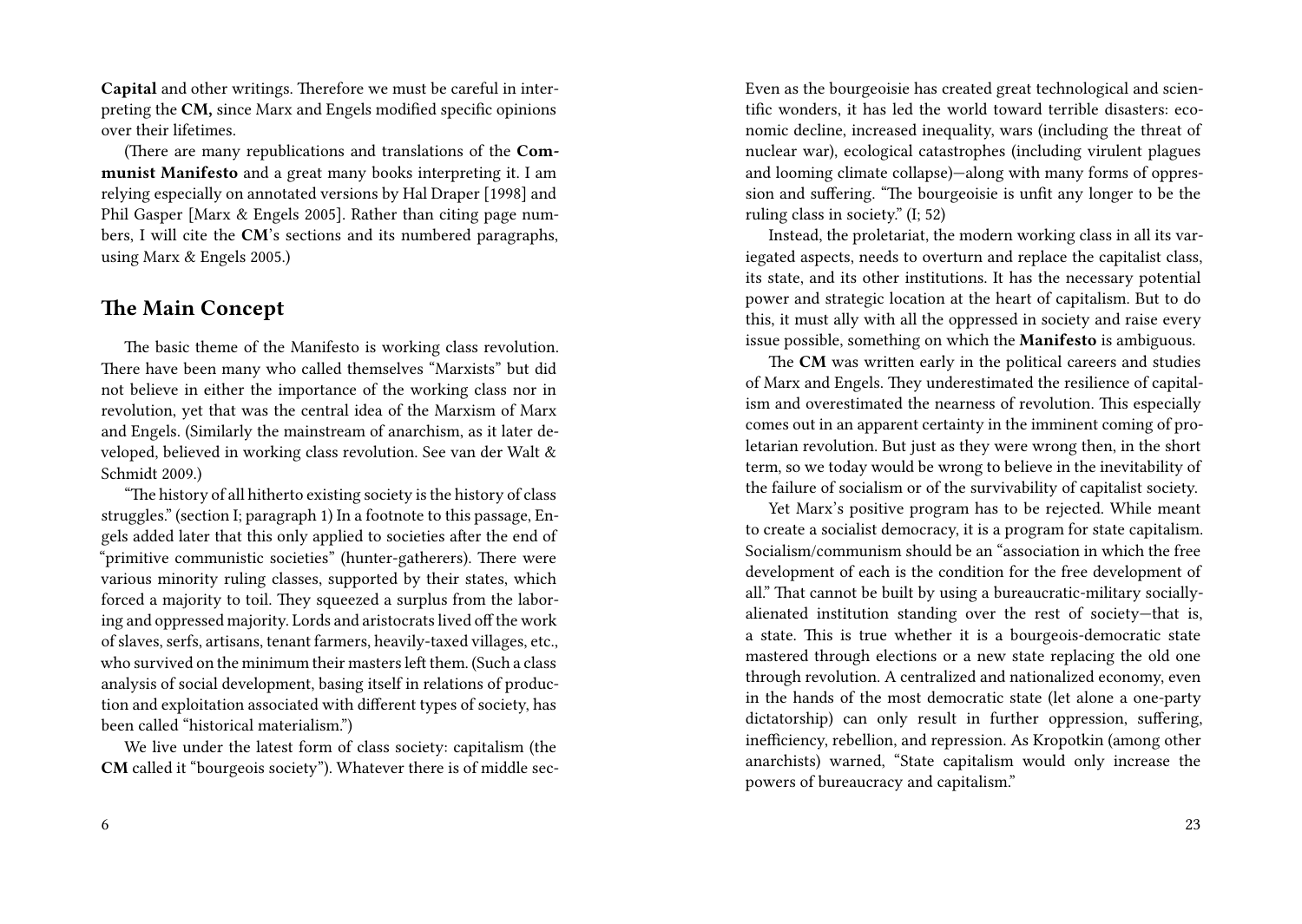the bounds of existing society, but should cast away all its hateful ideas concerning the bourgeoisie." (III; 39)

This is an extremely distorted view of Proudhon's opinions. (For a balanced and insightful summary of his views, including a criticism of Marx's portrayal of them, see McKay 2011.) Proudhon's "more or less complete system" (called "mutualism") proposed a stateless version of what today we would call "market socialism." There would continue to be small workshops and artisans, competing on the market. Larger enterprises would be democratically run by those working in them. Peasants would "possess" the land they farmed. Overall coordination would be through a nonprofit association, essentially a national credit union. There would be neither a profit-making bourgeoisie nor a wage-earning proletariat.

While not capitalist, this program had elements of capitalism: a market, competition, and a sort-of private property. Proudhon proposed to achieve it by gradual and peaceful growth within capitalist society. He was a reformist, opposing revolution or even strikes. These elements were abandoned by revolutionary anarchists, including Bakunin and Kropotkin, who further developed the ideas of Proudhon. They favored a collective, cooperative, and communal vision (possibly influenced by Marxism). But they continued important ideas raised by Proudhon: decentralization, federalism, direct democracy, anti-statism, anti-electoralism, and, above all, workers' self-management of industry. These concepts were and remain central to revolutionary anarchist-socialism. They do not appear in the **Manifesto.**

#### **Conclusion**

In the twenty-first century, many ideas are still true and even valuable in the **Communist Manifesto**. These include the class analysis of capitalist society and understanding it as polarized between two fundamental classes, the proletariat and the bourgeoisie.

tors, overall society is polarized "into two great classes directly facing each other: bourgeoisie and proletariat." (I; 5)

Once broken out of feudal constraints, capitalism was driven by competition and class conflict to expand and grow, to accumulate ever more profits, to concentrate and centralize its enterprises. It created the industrial revolution, more productive than ever in human history. It developed an integrated world market, connecting international humanity. Marx became positively lyrical in describing the marvels of capitalist development. "The bourgeoisie, during its rule of scarce one hundred years, has created more massive and more colossal productive forces than have all preceding generations together.…Machinery, application of chemistry to industry and agriculture,…whole populations conjured out of the ground what earlier century had even a presentment that such productive forces slumbered in the lap of social labor?" (I; 24)

Bourgeois commentators like such passages in the **CM**. They are pleased that Marx recognized the productive, industrializing, and once progressive nature of capitalism. They point out that these trends have not ceased, as we know in our globalized world of smart phones, artificial intelligence, and biotechnology.

However, they do not accept Marx's view that the further development of mass production overwhelms the limitations of private property and competitive markets. "The history of industry and commerce is but the history of the revolt of modern productive forces…against the property relations that are the conditions for the existence of the bourgeoisie and of its rule. It is enough to mention the commercial crises that by their periodical return, put on its trial…the existence of the entire bourgeois society." (I; 27) In the repeated recessions and depressions, large amounts of commodities as well as means of production are destroyed, while workers are faced with unemployment and poverty. All this due to overproduction: too many goods have been produced to be sold; excessive wealth turns capitalist society into a pool of poverty and destitution. (There are other ways in which the capitalist drive to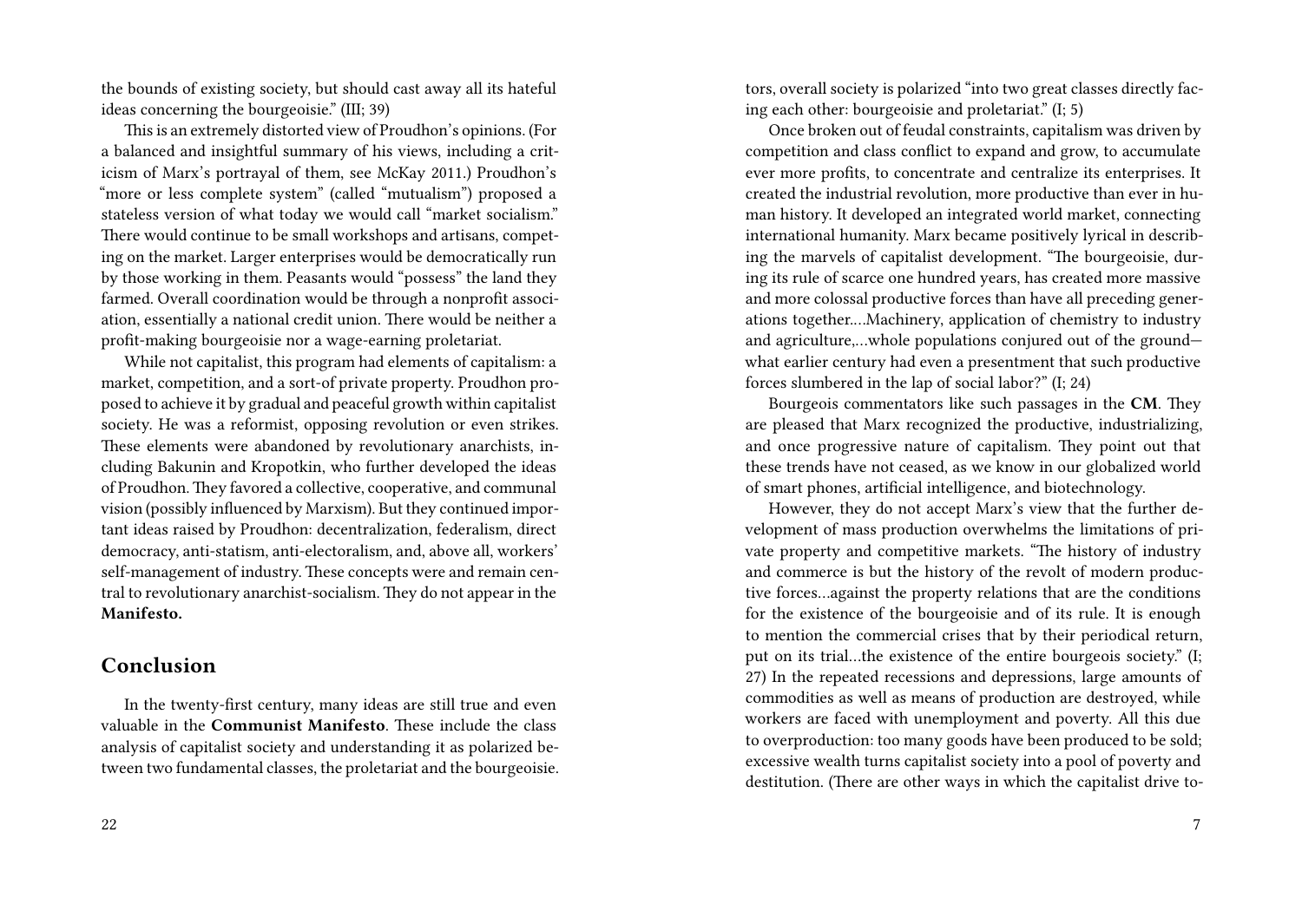ward accumulation threatens "the existence of the entire bourgeois society," such as wars or ecological catastrophes. These are only implied in the **CM,** but raised elsewhere in Marx's work.) A fuller analysis of why capitalism overproduces, including the tendency toward a falling rate of profit, would not be made by Marx until later.

Of all the productive forces created by the bourgeoisie, the greatest in the working class. These proletarians are not defined by the type of work they do nor by the machines they use. They are defined by their need to sell to capital their ability to labor. "A class of laborers who live only so long as they find work, and who find work only so long as their labor increases capital. These laborers, who must sell themselves piecemeal, as a commodity like every other article of commerce." (I; 30) (This was written before Marx made a distinction between the labor process and workers' "labor power," the commodity of their ability to do work.)

"The bourgeoisie forged the weapons that bring death to itself; it has also called into existence the men [and women—WP] who are to wield those weapons—the modern working class—the proletarians." (I; 28) "With the development of industry, the proletariat not only increase in number, it becomes concentrated in greater masses, its strength grows, and it feels that strength more….The workers begin to form combinations (trade unions) against the bourgeois…." (I; 38)

This class is different from all other laboring populations in history. Unlike peasants or artisans, its men and women have no private property nor likelihood of getting any. In its working conditions it is collective and cooperative. The goal of individual workers is not to own three feet of an assembly line or five square feet of an office. Due to the nature of modern production, any proletarian goal must be cooperative, social, and democratic. Their existence is part of a level of technology which could—for the first time in human existence—produce enough for a comfortable life for all, dis-

8

for socialism (in section III). Undoubtedly they were right to reject those whose socialism was rooted solely in abstract morality without an objective, materialistic, analysis of how capitalism develops. They also countered the bourgeois critics of communism, who often raised ethical objections (in section II). Here they were correct in exposing the hypocrisy behind the moralism of the bourgeoisie as amoral and cynical a class as has ever existed. Yet that did not require a silence on ethics.

Their case for communism could have been much stronger. They could have clearly rooted it in the interaction between humanistic values and objective developments, as expressed in the revolutionary movements among the working class and all oppressed. (Kropotkin sought to demonstrate an evolutionary base for a naturalistic ethics.) Instead, their nonmoral perspective only laid the basis for accepting Stalinist authoritarianism. The Russian dictatorship had its flaws, many said, but it had to be accepted as "really existing socialism," after all.

#### **Anarchism and Marxism**

As mentioned, **the Manifesto of the Communist Party** does refer to Pierre-Joseph Proudhon. He was the first to declare himself an "anarchist," although the **CM** does not refer to this. Section III, "Socialist and Communist Literature," has a subsection on what it calls "Conservative or Bourgeois Socialism." Here it says, "We may cite Proudhon's Philosophie de la Misere [Philosophy of Poverty] as an example of this form." (III; 37)

Apparently, "bourgeois socialism" seeks "to secure the continued existence of bourgeois society." (III; 36) "The socialistic bourgeoisie … wish for a bourgeoisie without a proletariat….Bourgeois socialism develops…into various more or less complete systems….It but requires that the proletariat should remain within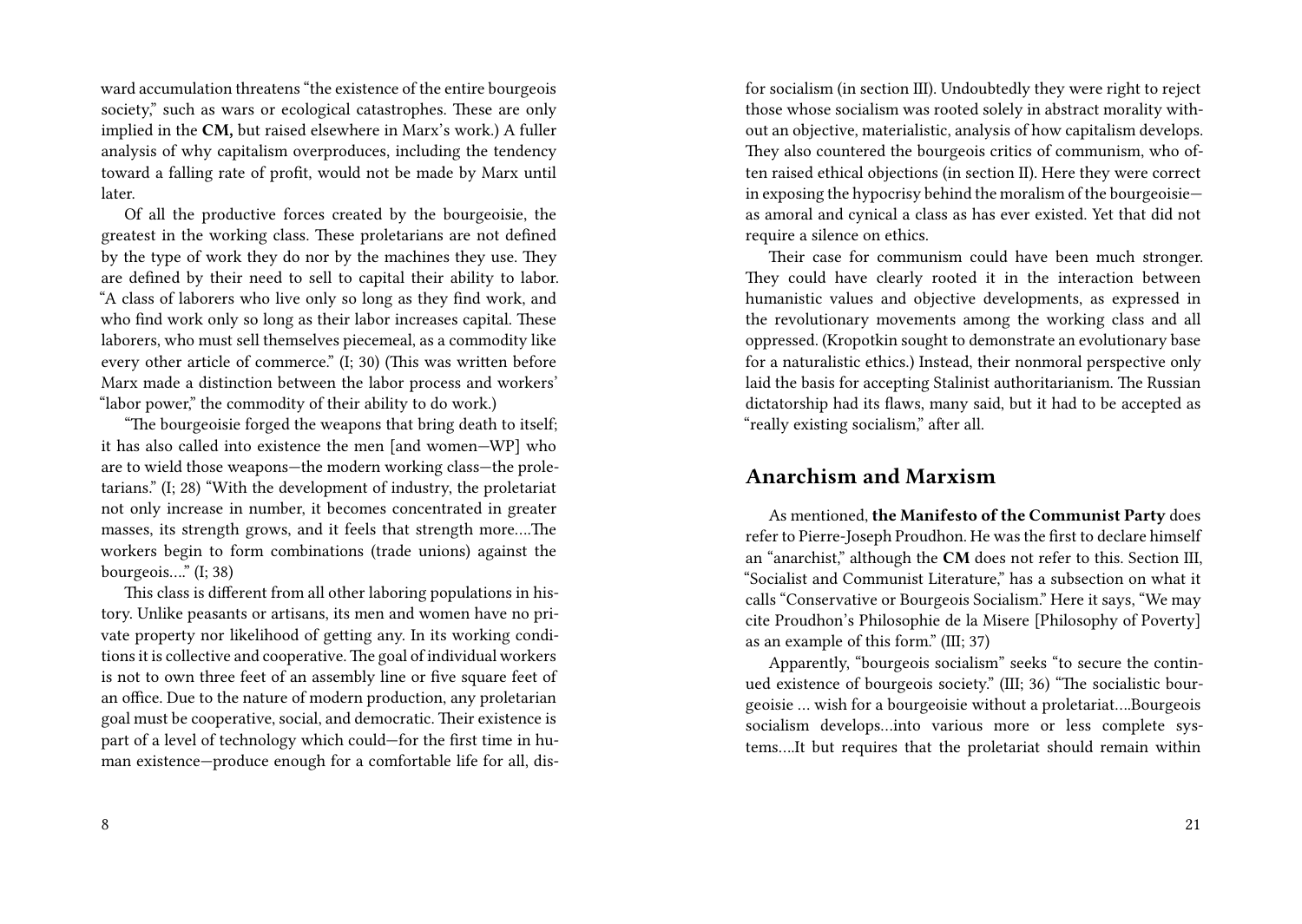of the inevitably impending dissolution of modern bourgeois property." (Marx & Engels 2005; 120)

So which is it? A possible choice between two very different outcomes ("revolutionary reconstruction" or "common ruin;" "socialism or barbarism") or an "inevitable" outcome of proletarian revolution? Draper denied that "Marx believed in some sort of metaphysical 'inevitability of socialism,' according to which socialist victory is…fatefully predestined…." (Draper 1998; 200) Gasper calls the **CM**'s final declaration "a rhetorical flourish" to cheer on the workers. (Marx & Engels 2005; 57) But the sentence in the preface to the Russian edition seems to rule that out.

Before World War I, the mainstream of social-democratic orthodox Marxism interpreted Marxism in a mechanically deterministic fashion. So did the later Stalinist version of Marxism. Today most Marxists take a more flexible view. It would be hard to insist that a proletarian revolution will definitely, inevitably, happen before capitalism destroys industrial civilization with a nuclear war or with climate collapse. While this is what revolutionaries work for, it simply cannot be known. At best we can say that there are tendencies pushing toward a socialist revolution, identified in great part by Marx, as well as tendencies resisting it. As for what Marx "really meant," perhaps he was confused and contradicted himself. (Peter Kropotkin also believed in the inevitability of anarchist-communist revolution.)

If revolution is inevitable, then it is something which happens to people, not which they do. But if there are alternative possible outcomes, then people have to make a choice. The issue is not only a socio-economic analysis but one of moral choice. This insight is lacking in the **Communist Manifesto**. Undoubtedly, Marx and Engels were driven by ideals and values, but this does not appear in their system. Nowhere in the **CM** (nor anywhere else in their writings over the years) did they say that people *should*, morally, be for socialism or that communism is a good goal. Instead they sneered at those socialists who raised moral values as the basis

20

tributed equally, with plenty of leisure, and with toil replaced by creative labor.

Passages of the **Manifesto** indicate that capitalism will drive down the standard of living of the workers to that of biological subsistence. This is taken to support the idea that Marx had a "theory of immiseration." Actually he was repeating the then-current orthodoxy of the political economy of David Ricardo and others. This stated that the competitive labor market must drive down the price of the workers' labor to that of bare subsistence. Later, Marx was to modify this concept. In times of prosperity (between the depressions) wages tended to go up. Most of all, the standard price (value) of workers' labor power depends on historical and cultural,conditions. It depends on the standard of living which a nation's working class has won through past struggle. It is a constant conflict between capital and labor.

The class conflict is reflected in the bourgeois state, which is not a neutral institution between classes. "The executive of the modern state is but a committee for managing the common affairs of the whole bourgeoisie." (I; 12) "This sentence is doubtless the most succinctly aphoristic statement by Marx of his theory of the state." (Draper 1998; 207) It does not say that the state is a passive puppet of the bourgeoisie; it says that its executive branch manages the bourgeoisie's affairs. It does not deny that the state may have its own relatively autonomous interests as an institution, within its overall task of supporting capitalism. In his later political writings, Marx was to expand on these issues. As a condensed statement of the class theory of the state, anarchists may also accept the sentence. (Price 2018)

## **The End of the Middle Class?**

Because the **CM** describes a society dividing essentially into two poles, Marx is often interpreted as predicting the end of the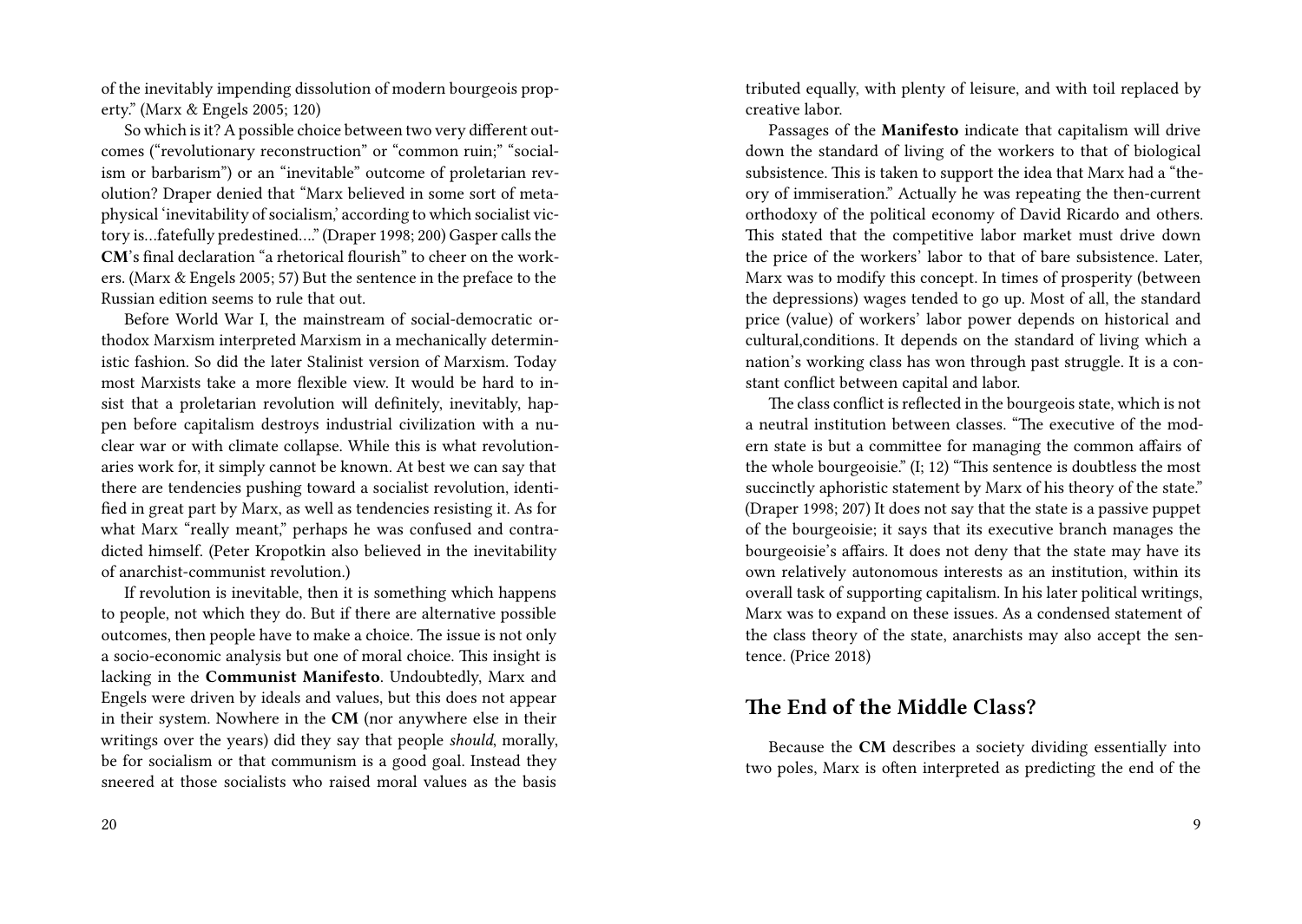middle class. (This is aside from his use of "middle class" to mean the bourgeoisie. This was done then because businesspeople were historically between the feudal aristocracy and the working people.) This supposed prediction of Marx has been held as "disproved" by the huge growth of management and bureaucracy in business and government, as well as by the temporary rise to a ruling class of the bureaucracy in the former Soviet Union and other Stalinist states.

Marx did predict that "small tradespeople, shopkeepers,…handicraftsmen and peasants—all these sink gradually into the proletariat, partly because their diminutive capital does not suffice for the scale on which modern industry is carried on…." (I; 35) He saw this as a tendency, not as something about to be completed immediately. "In countries where modern civilization has become fully developed, a new class of petty bourgeois has been formed, fluctuating between proletarian and bourgeoisie…." (II13)

He expected that the growth of large scale production would require ever more middle level employees—a new middle class. "Masses of laborers, crowded into the factory, are organized like soldiers. As privates of the industrial army, they are placed under the command of a perfect hierarchy of officers and sergeants…" (I; 32) The old petty bourgeoisie tends "to be replaced in manufactures, agriculture, and commerce by labor overseers and stewards." (II. 13)

In later works, Marx wrote more about the increased role of management and bureaucracy in expanding capitalist enterprises and of the increasingly autonomous bureaucracy of the national state. However, unlike Proudhon, Bakunin, and other anarchists, he never foresaw the danger of a collective bureaucracy taking state power as an agent of capital accumulation (state capitalism).

The **CM** expects that part of the bourgeoisie and those associated with it will be forced down into the proletariat, where it will "supply the proletarians with educational elements." (II; 142) Po-

#### **Determinism and Morality**

Marx is often accused of advocating a mechanical, stagist, view of history, a rigid teleological determinism: first slavery, then feudalism, then capitalism, then the lower stage of communism (socialism), and finally, automatically, full communism—like a slinky toy going down stairs. While the **CM** indicates that human development, since early classless society, has been a series of exploitative class systems, it does not lay out any such inevitable pattern. In their preface to an 1882 Russian edition of the **CM**, Marx and Engels discussed whether Russia would have to go through the same stages as Western Europe. Could its "primeval common ownership of land pass directly to the higher form of communist common ownership" without going through a capitalist stage? (Marx & Engels 2005; 120). They declared that if a Russian revolution were to ignite a European proletarian revolution, then this was possible—a non-determinist answer.

Near the beginning of the **Manifesto,** it declares that class conflicts in every society "each time ended either in a revolutionary reconstruction of society at large, or in the common ruin of the contending classes." (I; 2) (They were referring to the collapse of the Western Roman Empire.) Draper interprets this as meaning that bourgeois "society is faced with the alternatives later tagged [by Rosa Luxemburg—WP] 'socialism or barbarism'—either a revolution that remakes society or the collapse of the old order to a lower level." (Draper 1998; 200) He also quotes Engels as later writing that capitalism faced "ruin or revolution." (same) (The same basic idea was expressed by Murray Bookchin as "anarchism or annihilation.")

Yet the last line of section I declares of the bourgeoisie, "Its fall and the victory of the proletariat are equally inevitable." (I; 53) In their preface to the Russian edition, Marx and Engels summarized, "The **Communist Manifesto** had as its object the proclamation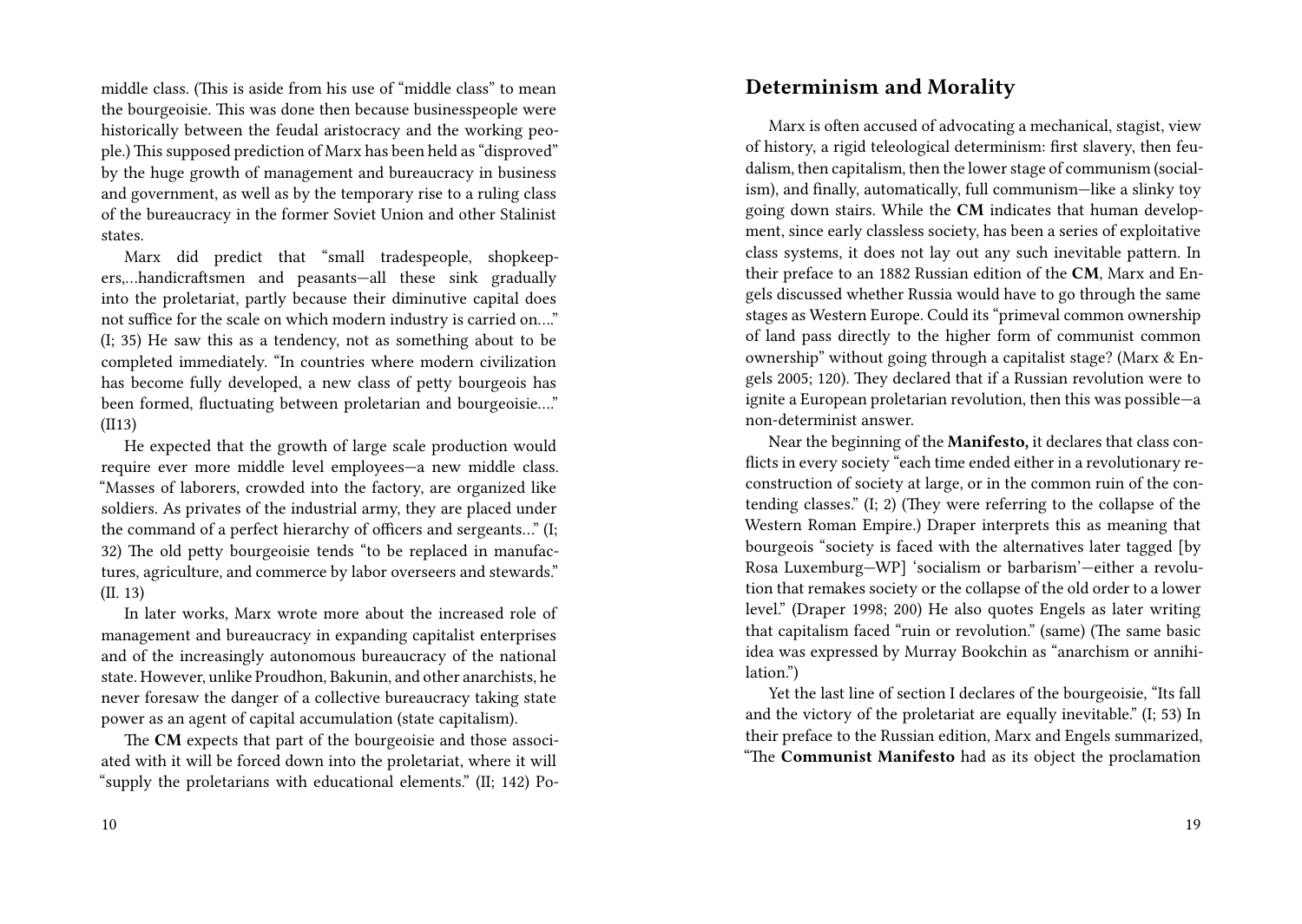national branch of the First International support a workers' electoral party. They demanded that all branches support parties that sought to get elected to state power. It was this policy (which seems to contradict the above "one thing" that was "proved by the Commune") which led to the split in the International between Marx and the anarchists. (Price 2017) Marx and Engels even stated, repeatedly, that in a few countries it was possible for the workers to take power peacefully through elections; they named Britain, the U.S., and France. (Although they added that this would provoke counterrevolutionary rebellions and civil wars; so even this was not likely to be a peaceful revolution).

In any case, even having an ultra-democratic commune at the top of a centralized and nationalized (and inevitably bureaucratic) economy would not prevent the rise of authoritarianism, class division, and state capitalism.

Years later, Peter Kropotkin wrote that in the anarchist program, "voluntary associations…would…substitute themselves for the State in all its functions. They would represent an interwoven network…for all possible purposes: production, consumption, and exchange,…mutual protection, defense of the territory, and so on." (Kropotkin 2002; 284) These would include federated workermanaged industries, consumer cooperatives, agri-industrial communes, as well as democratic popular militias (an armed people) so long as deemed necessary for "mutual protection [and] defense of the territory."

"The anarchists consider, therefore, that to hand over to the State all the main sources of economic life—the land, the mines, the railways, banking, insurance, and so on—as also the management of all the main branches of industry, in addition to all the functions already accumulated in its hands…would mean to create a new instrument of tyranny. State capitalism would only increase the powers of bureaucracy and capitalism." (same; 286) This was written in 1905, after the **Communist Manifesto** but before the experience of state-capitalism in the Soviet Union.

litically, "a small section of the ruling class cuts itself adrift and joins the revolutionary class, the class that holds the future in its hands." (II; 143) Karl Kautsky and Vladimir Lenin later claimed that intellectuals from the upper classes were essential to bring socialism to the working class—although Marx and Engels made it clear that communist revolution came from the proletariat. Probably this passage was just acknowledging the reality that a few revolutionary intellectuals from upper classes had split from their backgrounds and enriched the mass movement theoretically and practically. Marx and Engels themselves came from the bourgeoisie. (Of the "founders" of anarchism, Proudhon was originally a poor artisan, but Bakunin and Kropotkin had been Russian aristocrats.) Even so, the **Manifesto** does not recognize the danger of these ruling class "educational elements" dominating the workers' movement and riding it to power.

#### **The Proletariat Alone?**

**The Manifesto of the Communist Party** may be read as saying that only the working class matters in making a revolution. "Of all the classes that stand face to face with the bourgeoisie today, the proletariat alone is a genuinely revolutionary class." (I; 44) Marx lists "the shopkeeper, the artisan" and even "the peasant" as "not revolutionary, but conservative," even "reactionary." (I; 45) This view was undemocratic, not to say strategically unwise, considering that at that time peasants were the majority of every European country and every other country in the world, except for Britain. Even today, peasants are a large proposition of the world's population.

"One of the most distinctive characteristics of the **Manifesto** was its almost complete neglect of the peasantry….The view is wholly negative….The **Manifesto** reached the very end of Marx's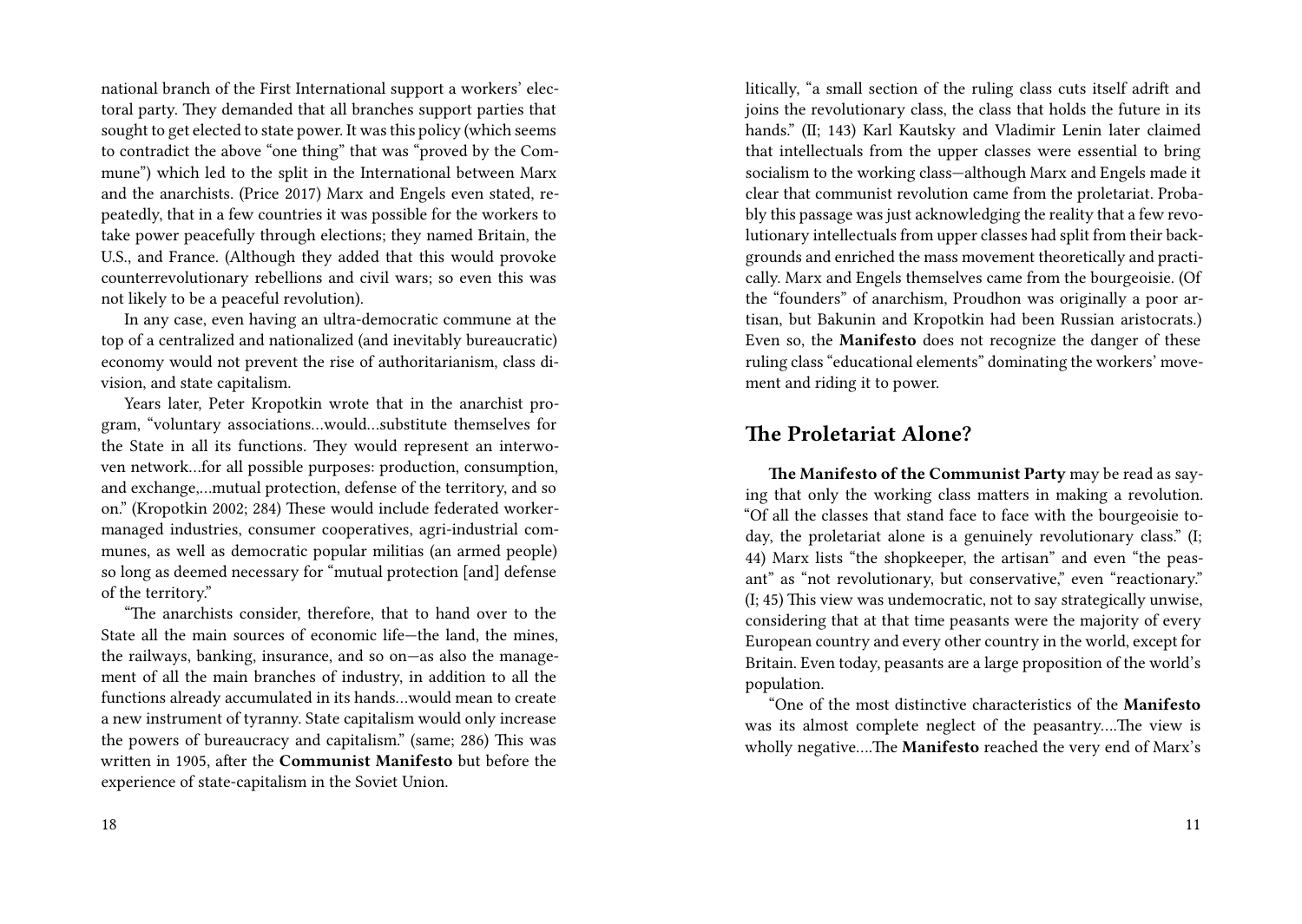inattention to the peasant class. The picture changed immediately after the outbreak of the revolution in 1848…." (Draper 1998; 211)

However, there are passages which point in another direction, that the interests of the working class overlap with every other oppressed group and every other progressive issue. "All previous historical movements were movements of minorities, or in the interest of minorities. The proletarian movement is the self-conscious, independent movement of the immense majority, in the interests of the immense majority. The proletariat, the lowest stratum of our present society, cannot stir, cannot raise itself up, without the whole superincumbent strata of official society being sprung into the air." (I; 49) For such reasons, "the Communists everywhere support every revolutionary movement against the existing social and political order of things." (IV; 8) In any case, the working class itself, as a class, includes members of every oppressed grouping (half being women, of all "races," many from peasant families, immigrants from all nations, LGBT people, etc.).

Of issues which are not simply proletarian-socialist, the **Manifesto** raises the need to fight for bourgeois-democracy (liberal democracy), against the then-dominant aristocratic-bureaucraticfeudal states of Europe. Communists "labor everywhere for the union and agreement of the democratic parties of all countries." (IV; 10) It proposes that the working class align with other classes, including the bourgeoisie, in democratic revolutions—while maintaining its political independence.

By the end of the 1848 revolution, Marx and Engels had modified their views from the **CM**. They had learned that the bourgeoisie could not be relied on even to fight for its own historical democratic program. The bourgeoisie feared what Marx had hoped for, that the bourgeois-democratic revolution might be followed by a working class revolution. Therefore it pulled back from its democratic cause and capitulated to the aristocratic-bureaucratic regimes. The proletariat itself would have to lead the struggle for democracy as part of the struggle for socialism (which Marx and

its political character. Political power…is merely the organized power of one class for oppressing another." (II; 73) This is also described as "the conversion of the functions of the state into a mere superintendence of production…." (II: 54) The repressive, class-dominated, state will supposedly evolve into a benevolent "public power" which is a centralized "vast association" in whose hands "all production has been concentrated."

It should be clear what is being proposed here. The democratic, worker-controlled, state, supposedly "the proletariat organized as the ruling class", will take over the whole economy and concentrate it all. On the way to becoming a classless "public power," it will include forced labor for everyone in its industrial armies. How long could it be expected to remain democratic? How much will it promote "the free development of each"? How would the conscripted workers democratically control the state organizers and effect the overall plans? Suppose workers went on strike; would they be forced back to work by some recreated police force? Wouldn't the managers become the new state-capitalist masters, with a drive to accumulate profits and power?

In later prefaces, Marx and Engels made only one important change in the **Manifesto**. Referring to the experience of the 1871 Paris Commune, Engels quoted Marx's **The Civil War in France** as saying that the existing states cannot be democratized and taken over by the working class. They were developed to serve a minority ruling class and, in essence, that is all they can do. The bourgeois states must be overturned and replaced by other institutions, such as the ultra-democratic Commune. "One thing especially was proved by the Commune, viz., that 'the working class cannot simply lay hold of the ready-made state machinery and wield it for its own purposes.' " (Marx & Engels 2005; 119)

In principle, revolutionary anarchists agree with this (without further examination of the Paris Commune). However, it is somewhat difficult to know what Marx and Engels meant by it. Immediately after the defeat of the Commune, they fought to make every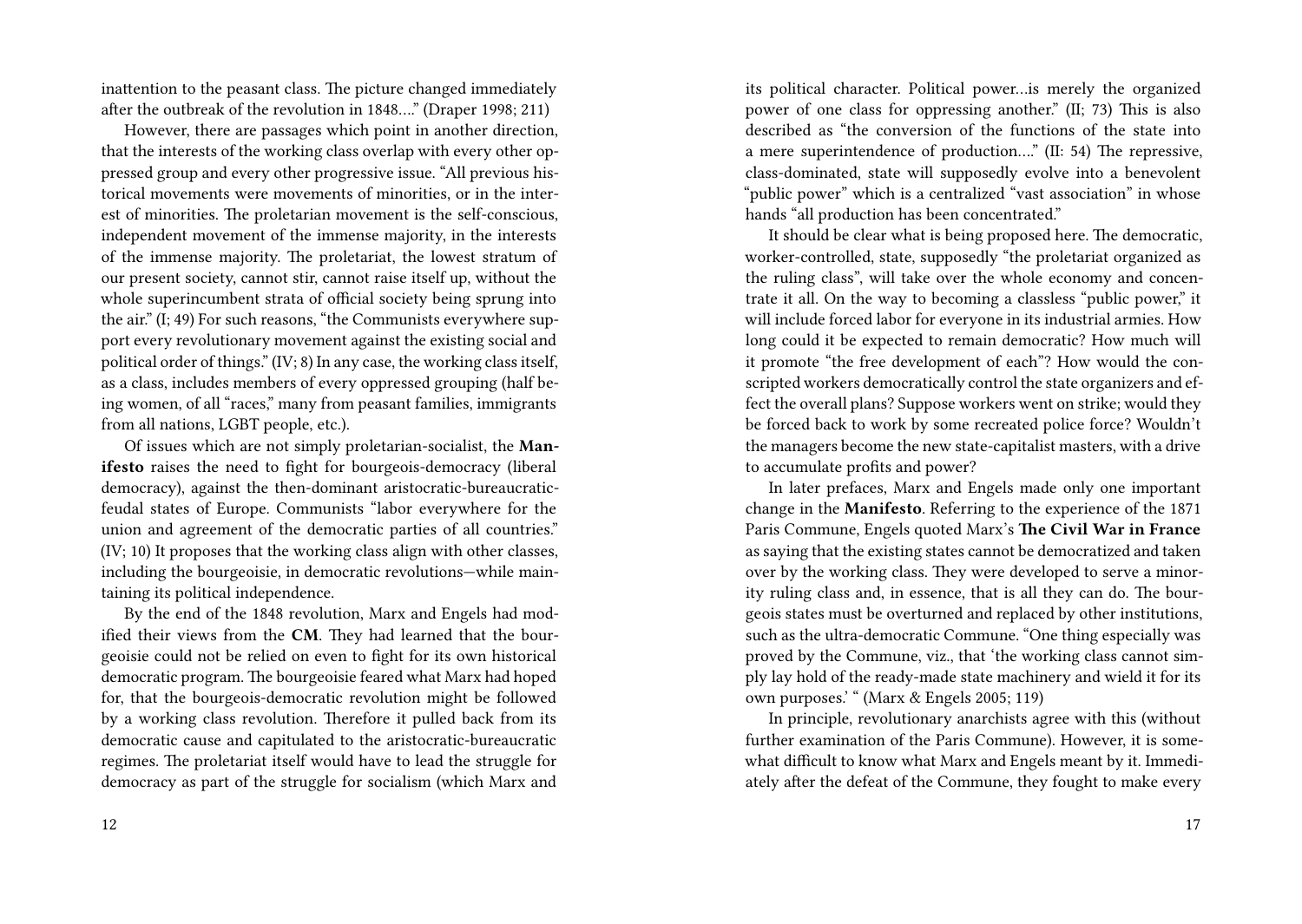he wrote it he meant that the working class would democratize the authoritarian bureaucratic-aristocratic governments that dominated Europe (thus winning "the battle for democracy"). And it would take over these democratically-modified states, by election or revolution.

(To clarify the issue, revolutionary anarchists might also say that they are for the working class—and its allies—taking power. This is in the sense of overturning the capitalist class and its states, and replacing them with other institutions—such as federations of workplace councils, popular committees, and voluntary associations. But they are not for *taking state power*, that is, not for setting up a new bureaucratic-military elite agency over the rest of society. They are for the self-organization of the proletariat and all oppressed people.)

At the end of section II, the **CM** lays out a ten point transitional program to be carried out by the proletariat once it takes state power. Twenty five years later, Engels wrote in a preface that "the general principles laid down in this **Manifesto** are, on the whole, as correct as ever…[but] no special stress is laid on the revolutionary measures proposed…." (Marx & Engels 2005; 118–9) Despite this caveat, the basic approach of the **Manifesto**'s program would continue to dominate Marxism: "The proletariat will use its political supremacy to wrest, by degrees, all capital from the bourgeoisie, to centralize all instruments of production in the hands of the state…." (II: 69)

This includes: "5. Centralization of credit in the hands of the state….6. Centralization of the means of communication and transport in the hands of the state. 7. Extension of factories and instruments of production owned by the state….8. Equal liability of all to labor. Establishment of industrial armies…." (II; 72)

The **CM** predicts that this centralized state economy will lead to the end of the state! "When…class distinctions have disappeared, and all production has been concentrated in the hands of a vast association of the whole nation, the public power will lose Engels were to call "permanent revolution").This required alliances with all the oppressed and exploited of every section of society.

Aside from this, the **CM** refers to the oppression of women who are treated as commodities in the bourgeois family and as super-exploited workers in the proletarian families. It speaks of the need for children to have an integral, progressive, education, integrating appropriate labor with education.

Advocating world revolution, the **CM** opposed nationalism as an ideology or program But the **Manifesto** advocated national liberation: "The exploitation of one nation by another will also be put an end to." (II; 56) The **CM** supported the national movement of Poland, linking the class interests of the peasants with the national issue. "Among the Poles, [communists] support the party that insists on an agrarian revolution as the prime condition for national emancipation ...." (IV; 4) (Similarly the internationalist Bakunin asserted his "strong sympathy for any national uprising against any form of oppression…"—in van der Walt & Schmidt 2009; 309)

The **CM** proposes, "The bringing into cultivation of waste lands and the improvement of the soil generally in accordance with a common plan." (II; 72; no. 7) "Combination of agriculture with manufacturing industries; gradual abolition of the distinction between town and country by a more equitable distribution of the population over the country." (II; 72; no. 9) This is a program of radical ecology and ecosocialism.

Rather than only calling for a working class revolution, many Marxists and anarchists advocate a revolution "by the working class and its allies among all the oppressed" or some such expression. This is not counterposed to the major importance of the working class. Unlike all other oppressed groups, even the peasants, proletarians are immediately central to the workings of the capitalist economy. Their exploited labor directly produces surplus value. This becomes the profits which maintain the capitalist class, its state, and all its other institutions. The working class is central